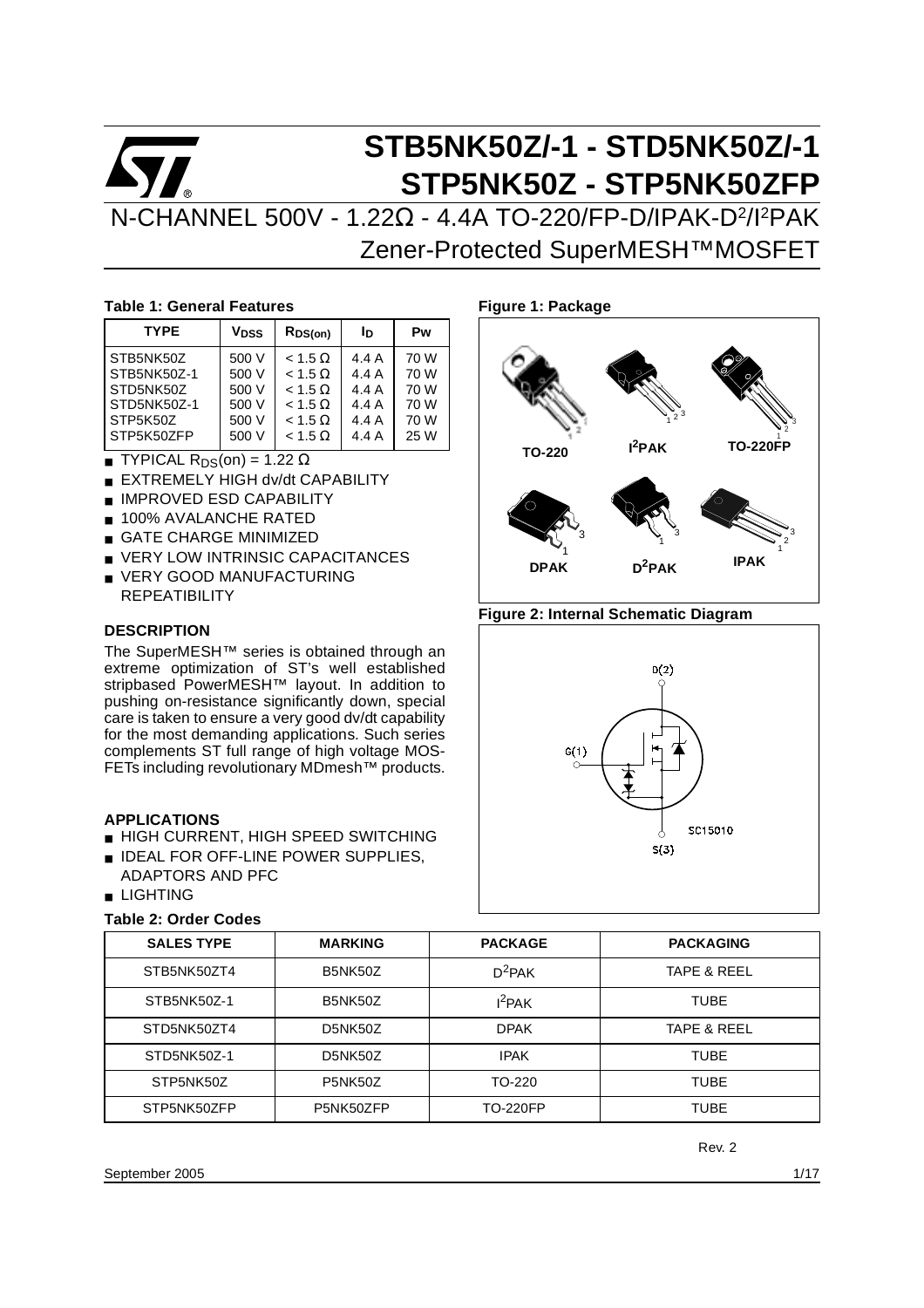## **Table 3: Absolute Maximum ratings**

| Symbol                               | <b>Parameter</b>                                             |                           | Value                        |                          | Unit                       |
|--------------------------------------|--------------------------------------------------------------|---------------------------|------------------------------|--------------------------|----------------------------|
|                                      |                                                              | STP5NK50Z<br>STB5NK50Z/-1 | STP5NK50ZFP                  | STD5NK50Z<br>STD5NK50Z-1 |                            |
| <b>V<sub>DS</sub></b>                | Drain-source Voltage ( $V_{GS} = 0$ )                        |                           | 500                          |                          | $\vee$                     |
| <b>V<sub>DGR</sub></b>               | Drain-gate Voltage ( $R_{GS}$ = 20 k $\Omega$ )              |                           | 500                          |                          | V                          |
| VGS                                  | Gate-source Voltage                                          |                           | ± 30                         |                          | $\vee$                     |
| In.                                  | Drain Current (continuous) at $T_C = 25^{\circ}C$            | 4.4                       | 4.4 $(*)$                    | 4.4                      | A                          |
| I <sub>D</sub>                       | Drain Current (continuous) at $T_C = 100^{\circ}C$           | 2.7<br>$2.7$ (*)<br>2.7   |                              |                          | A                          |
| $I_{DM}(\bullet)$                    | Drain Current (pulsed)                                       | 17.6                      | 17.6 $(*)$                   | 17.6                     | A                          |
| P <sub>TOT</sub>                     | Total Dissipation at $T_C = 25^{\circ}C$                     | 70                        | 25                           | 70                       | W                          |
|                                      | Derating Factor                                              | 0.56                      | 0.2                          | 0.56                     | $W$ <sup>o</sup> $C$       |
| $VESD(G-S)$                          | Gate source $ESD(HBM-C=100pF, R=1.5K\Omega)$                 |                           | 3000                         |                          | V                          |
| dv/dt(1)                             | Peak Diode Recovery voltage slope                            |                           | 4.5                          |                          | V/ns                       |
| V <sub>ISO</sub>                     | Insulation Withstand Voltage (DC)                            |                           | 2500                         |                          | V                          |
| $T_i$<br>$\mathsf{T}_{\textsf{stg}}$ | <b>Operating Junction Temperature</b><br>Storage Temperature |                           | $-55$ to 150<br>$-55$ to 150 |                          | $^{\circ}C$<br>$^{\circ}C$ |

() Pulse width limited by safe operating area

(1)  $I_{SD}$  ≤4.4A, di/dt ≤200A/µs,  $V_{DD}$  ≤  $V_{(BR)DSS}$ ,  $T_j$  ≤  $T_{JMAX}$ .

(\*) Limited only by maximum temperature allowed

# **Table 4: Thermal Data**

|           |                                                | TO-220<br>$I^2$ PAK/D <sup>2</sup> PAK | <b>TO-220FP</b> | <b>DPAK</b> |      |
|-----------|------------------------------------------------|----------------------------------------|-----------------|-------------|------|
| Rthj-case | Thermal Resistance Junction-case Max           | 1.78                                   |                 | 1.78        | °C/W |
| Rthi-amb  | Thermal Resistance Junction-ambient Max        |                                        | 62.5            |             | °C/W |
| Τг        | Maximum Lead Temperature For Soldering Purpose |                                        | 300             |             | °C   |

## **Table 5: Avalanche Characteristics**

| Symbol     | <b>Parameter</b>                                                                                     | <b>Max Value</b> | Unit |
|------------|------------------------------------------------------------------------------------------------------|------------------|------|
| <b>LAR</b> | Avalanche Current, Repetitive or Not-Repetitive<br>(pulse width limited by $T_i$ max)                | 4.4              |      |
| $E_{AS}$   | Single Pulse Avalanche Energy<br>(starting T <sub>i</sub> = 25 °C, $I_D = I_{AR}$ , $V_{DD} = 50$ V) | 130              | mJ   |

# **Table 6: Gate-Source Zener Diode**

| <b>Symbol</b>           | <b>Parameter</b>                 | <b>Test Conditions</b>                       | Min. | Typ. | Max. | Unit |
|-------------------------|----------------------------------|----------------------------------------------|------|------|------|------|
| <b>BV<sub>GSO</sub></b> | Gate-Source Breakdown<br>Voltage | $\mathsf{Iqs}=\pm 1\mathsf{mA}$ (Open Drain) | 30   |      |      |      |

# **PROTECTION FEATURES OF GATE-TO-SOURCE ZENER DIODES**

The built-in back-to-back Zener diodes have specifically been designed to enhance not only the device's ESD capability, but also to make them safely absorb possible voltage transients that may occasionally be applied from gate to source. In this respect the Zener voltage is appropriate to achieve an efficient and cost-effective intervention to protect the device's integrity. These integrated Zener diodes thus avoid the usage of external components.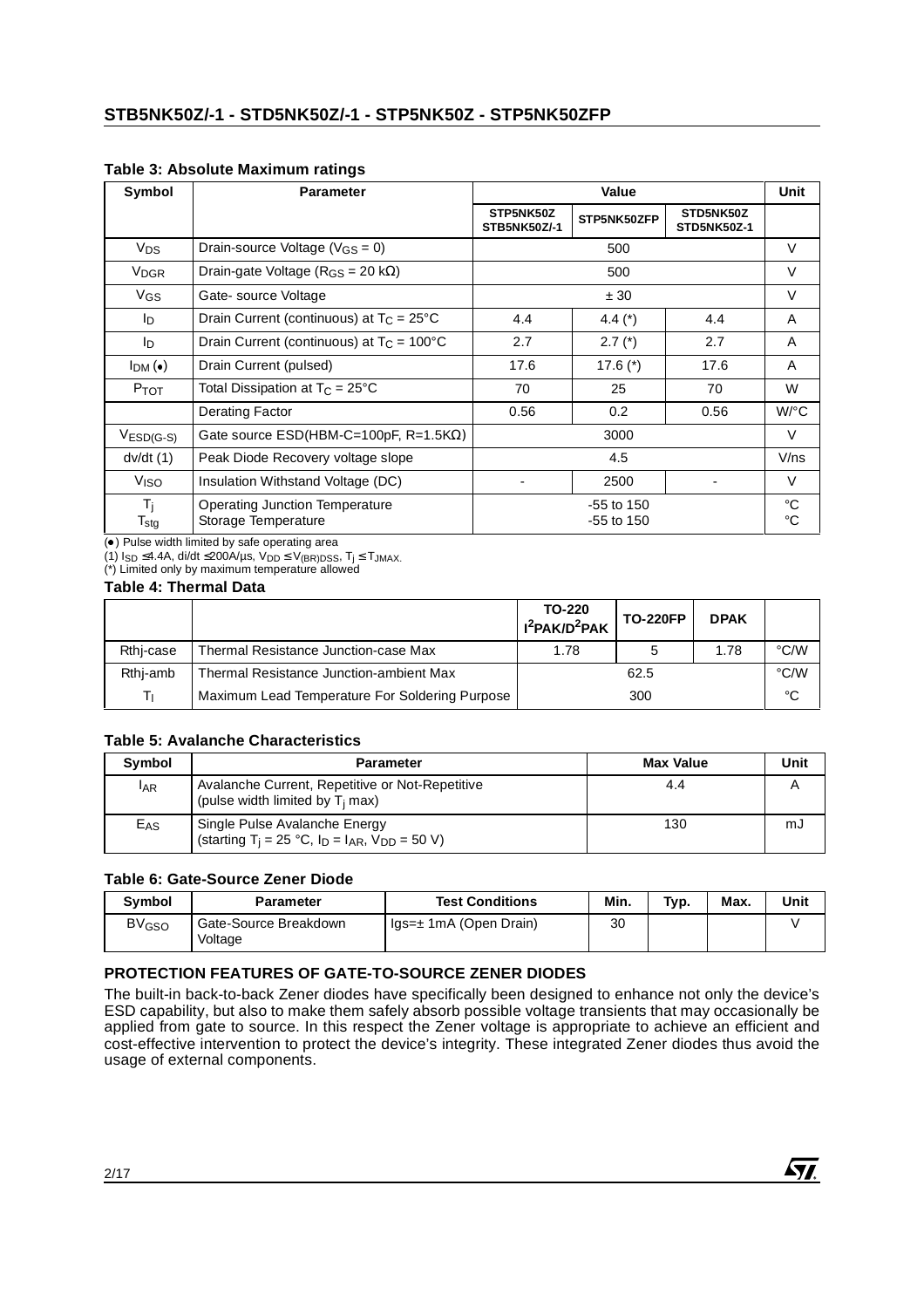| able 7: Un JUIT         |                                                     |                                                                        |      |      |      |          |
|-------------------------|-----------------------------------------------------|------------------------------------------------------------------------|------|------|------|----------|
| Symbol                  | <b>Parameter</b>                                    | <b>Test Conditions</b>                                                 | Min. | Typ. | Max. | Unit     |
| $V_{\rm (BR)DSS}$       | Drain-source Breakdown<br>Voltage                   | $I_D = 1$ mA, $V_{GS} = 0$                                             | 500  |      |      | V        |
| <b>I</b> <sub>DSS</sub> | Zero Gate Voltage<br>Drain Current ( $V_{GS} = 0$ ) | $V_{DS}$ = Max Rating<br>$V_{DS}$ = Max Rating, T <sub>C</sub> = 125°C |      |      | 50   | μA<br>μA |
| <b>IGSS</b>             | Gate-body Leakage<br>Current $(V_{DS} = 0)$         | $V_{GS} = \pm 20 V$                                                    |      |      | ±10  | μA       |
| $V$ GS(th)              | Gate Threshold Voltage                              | $V_{DS}$ = $V_{GS}$ , $I_D$ = 50 $\mu$ A                               | 3    | 3.75 | 4.5  | V        |
| $R_{DS(on)}$            | Static Drain-source On<br>Resistance                | $V_{GS}$ = 10 V, $I_D$ = 2.2 A                                         |      | 1.22 | 1.5  | Ω        |

## **ELECTRICAL CHARACTERISTICS** (T<sub>CASE</sub> =25°C UNLESS OTHERWISE SPECIFIED) **Table 7: On /Off**

# **Table 8: Dynamic**

| Symbol                                            | <b>Parameter</b>                                                                         | <b>Test Conditions</b>                                                                      | Min. | Typ.                       | Max. | <b>Unit</b>          |
|---------------------------------------------------|------------------------------------------------------------------------------------------|---------------------------------------------------------------------------------------------|------|----------------------------|------|----------------------|
| $g_{\text{fs}}(1)$                                | <b>Forward Transconductance</b>                                                          | $V_{DS}$ = 15 V, $I_D$ = 2.2 A                                                              |      | 3.1                        |      | S                    |
| $C_{iss}$<br>$C_{\text{OSS}}$<br>C <sub>rss</sub> | Input Capacitance<br><b>Output Capacitance</b><br><b>Reverse Transfer</b><br>Capacitance | $V_{DS} = 25$ V, f = 1 MHz, $V_{GS} = 0$                                                    |      | 535<br>75<br>17            |      | pF<br>pF<br>pF       |
| $C$ <sub>OSS eq</sub> $(3)$ .                     | Equivalent Output<br>Capacitance                                                         | $V_{GS} = 0$ V, $V_{DS} = 0$ to 400 V                                                       |      | 45                         |      | pF                   |
| $t_{d(on)}$<br>tr<br>$t_{d(off)}$<br>tf           | Turn-on Delay Time<br>Rise Time<br>Turn-off-Delay Time<br>Fall Time                      | $V_{DD}$ = 250 V, $I_D$ = 2.2 A,<br>$R_G = 4.7 \Omega$ , $V_{GS} = 10 V$<br>(see Figure 19) |      | 15<br>10<br>32<br>15       |      | ns<br>ns<br>ns<br>ns |
| $Q_g$<br>$Q_{gs}$<br>$Q_{gd}$                     | <b>Total Gate Charge</b><br>Gate-Source Charge<br>Gate-Drain Charge                      | $V_{DD}$ = 400 V, $I_D$ = 4.4 A,<br>$V_{GS}$ = 10 V<br>(see Figure 22)                      |      | 20<br>$\overline{4}$<br>10 | 28   | nC<br>nС<br>nС       |

# **Table 9: Source Drain Diode**

| Symbol                              | <b>Parameter</b>                                                                           | <b>Test Conditions</b>                                                                           | Min. | Typ.               | Max.        | Unit          |
|-------------------------------------|--------------------------------------------------------------------------------------------|--------------------------------------------------------------------------------------------------|------|--------------------|-------------|---------------|
| Isp<br>$I_{SDM}$ (2)                | Source-drain Current<br>Source-drain Current (pulsed)                                      |                                                                                                  |      |                    | 4.4<br>17.6 | A<br>Α        |
| $V_{SD}(1)$                         | Forward On Voltage                                                                         | $I_{SD} = 4.4$ A, $V_{GS} = 0$                                                                   |      |                    | 1.6         |               |
| $t_{rr}$<br>$Q_{rr}$<br><b>IRRM</b> | <b>Reverse Recovery Time</b><br>Reverse Recovery Charge<br><b>Reverse Recovery Current</b> | $I_{SD} = 4.4$ A, di/dt = 100 A/µs<br>$V_{DD} = 30V$ , T <sub>i</sub> = 150°C<br>(see Figure 20) |      | 310<br>1425<br>9.2 |             | ns<br>nC<br>Α |

(1) Pulsed: Pulse duration =  $300 \,\mu s$ , duty cycle 1.5 %.

(2) Pulse width limited by safe operating area.

(3)  $C_{\rm oss}$  eq. is defined as a constant equivalent capacitance giving the same charging time as  $C_{\rm oss}$  when  $V_{\rm DS}$  increases from 0 to 80%  $V_{\rm DSS}$ .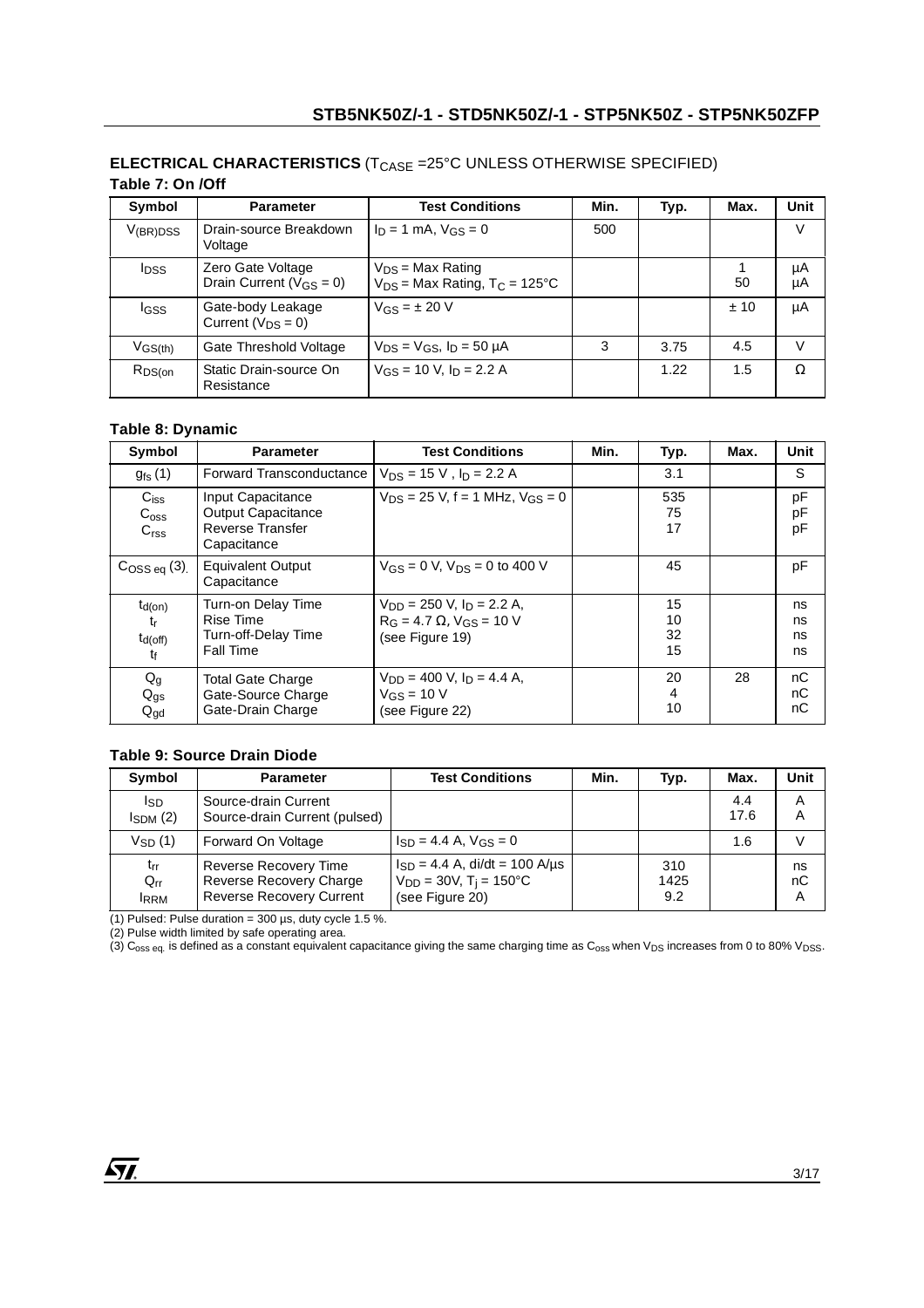## **Figure 3: Safe Operating Area For DPAK/IPAK/ D2PAK/I2PAK/TO-220**



**Figure 4: Thermal Impedance For DPAK/IPAK/ D2PAK/I2PAK/TO-220**





# **Figure 6: Safe Operating Area For TO-220FP**







**Ays**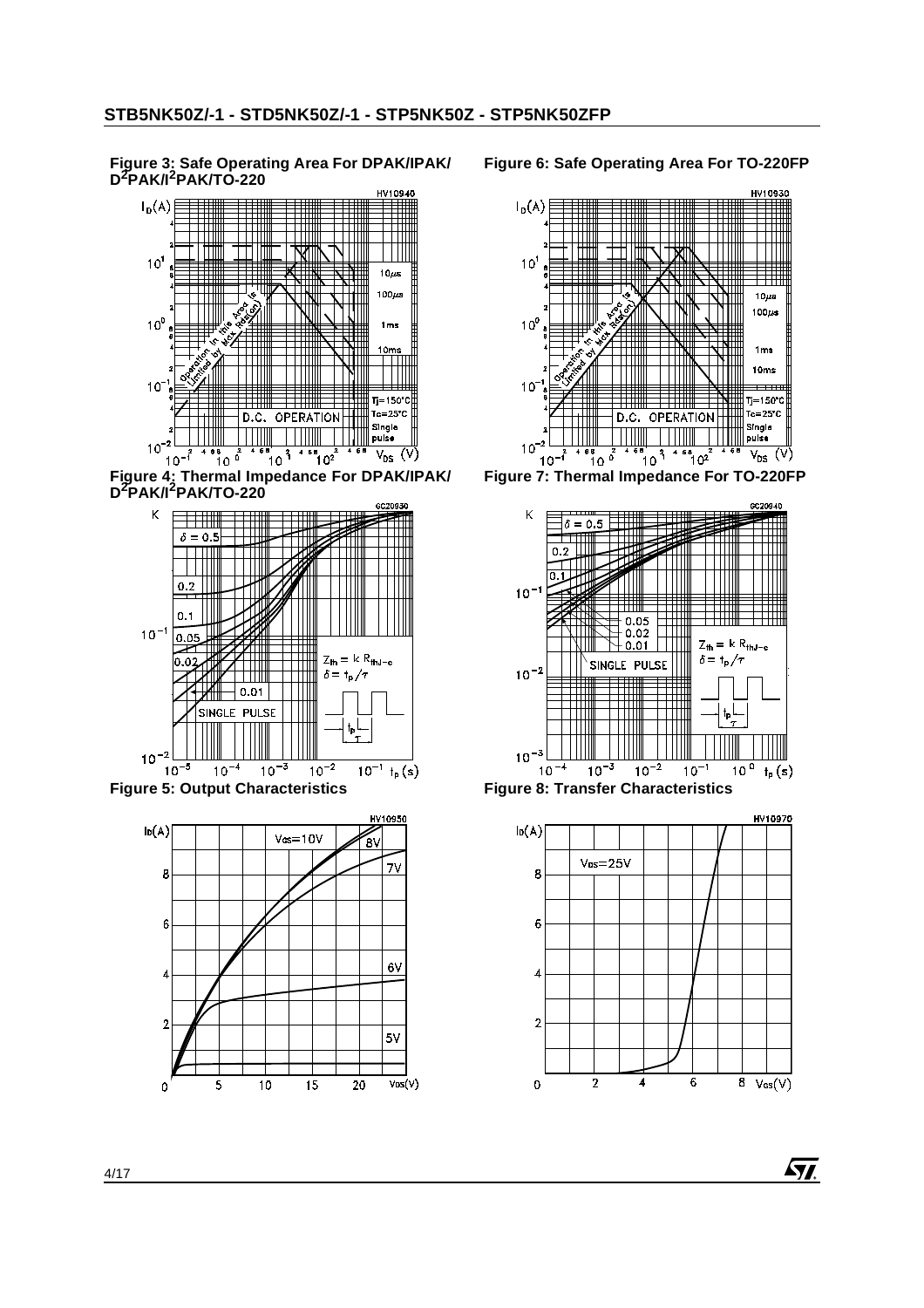# **Figure 9: Transconductance**



**Figure 10: Gate Charge vs Gate-source Voltage**



**Figure 11: Normalized Gate Threshold Voltage vs Temperature**



# **Figure 12: Static Drain-Source On Resistance**



**Figure 13: Capacitance Variations**



**Figure 14: Normalized On Resistance vs Temperature**



**ST**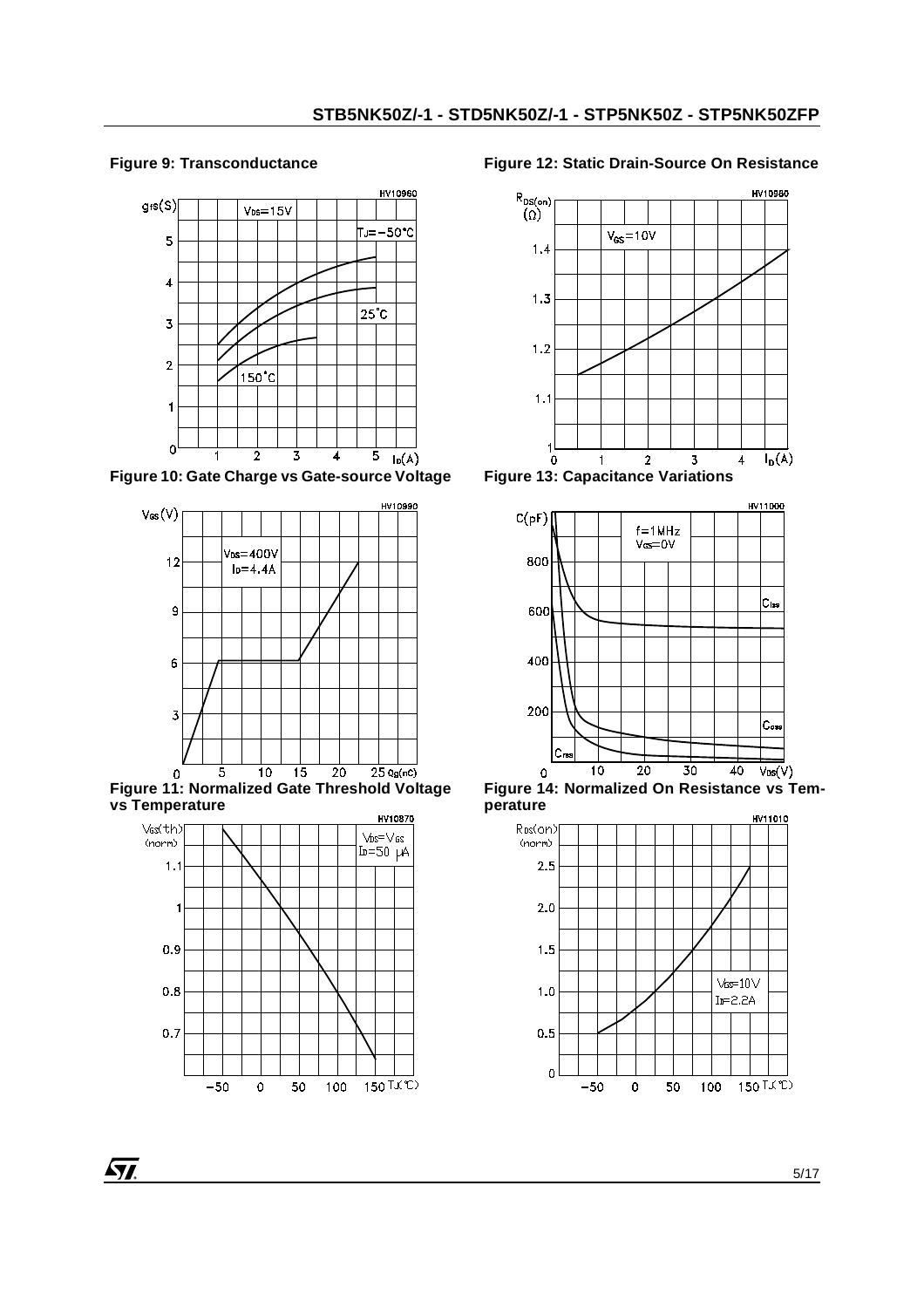#### **Figure 15: Source-Drain Forward Characteristics**



**Figure 16: Maximum Avalanche Energy vs Temperature**



# **Figure 17: Normalized BVDSS vs Temperature**

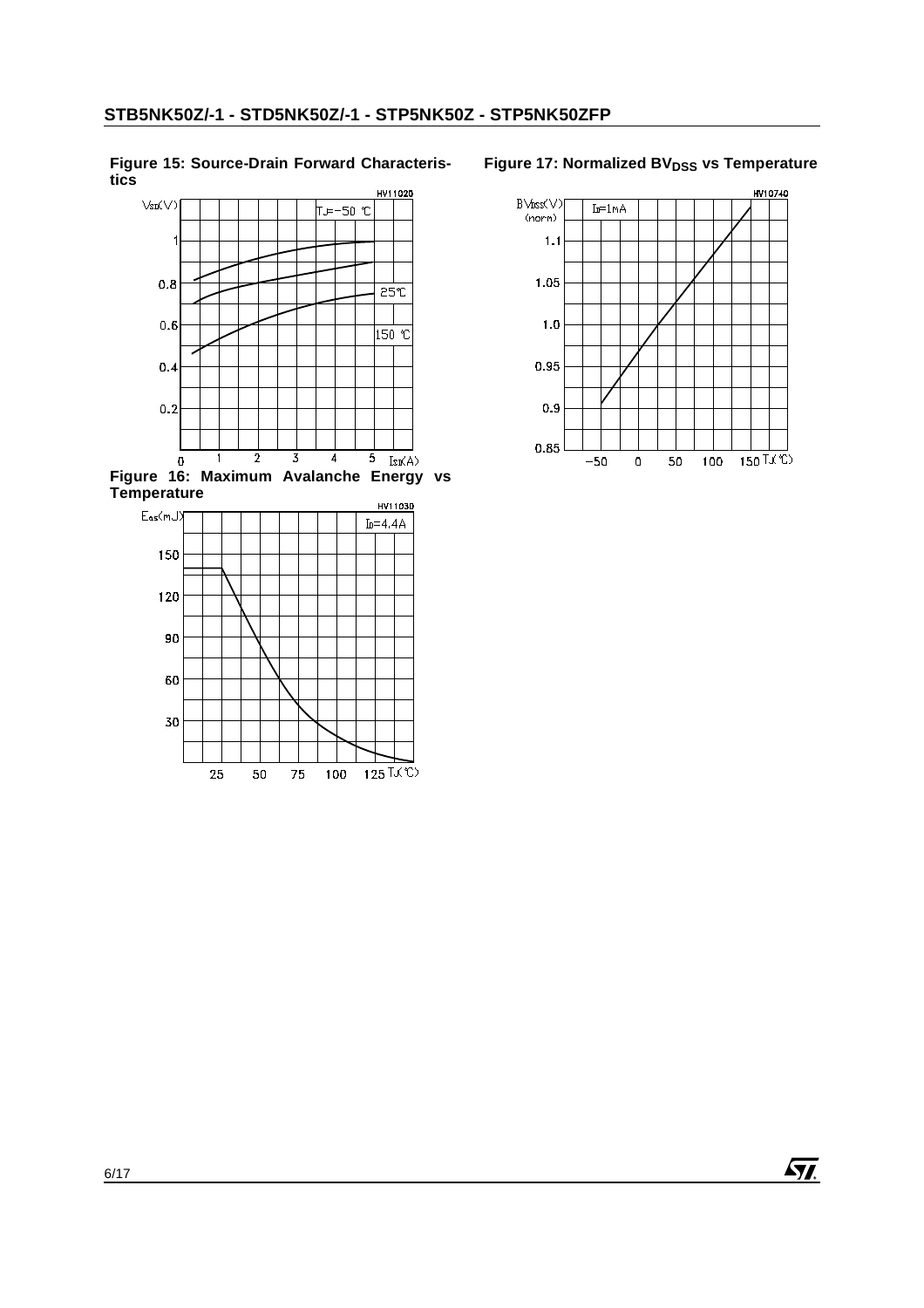**Figure 18: Unclamped Inductive Load Test Circuit** 



<span id="page-6-2"></span>**Figure 19: Switching Times Test Circuit For Resistive Load** 



<span id="page-6-1"></span>**Figure 20: Test Circuit For Inductive Load Switching and Diode Recovery Times** 



**Figure 21: Unclamped Inductive Wafeform**



<span id="page-6-0"></span>**Figure 22: Gate Charge Test Circuit** 

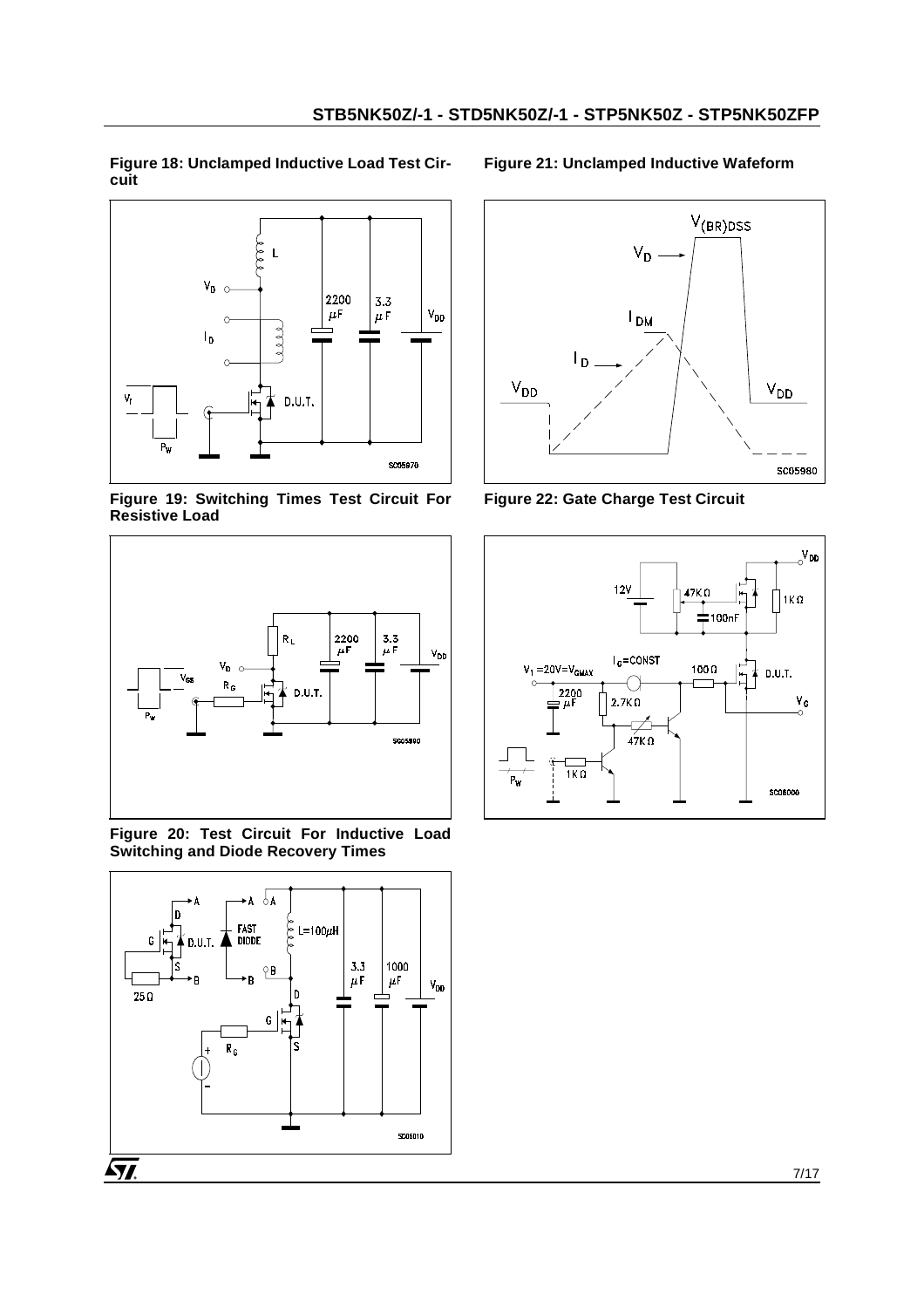In order to meet environmental requirements, ST offers these devices in ECOPACK® packages. These packages have a Lead-free second level interconnect . The category of second level interconnect is marked on the package and on the inner box label, in compliance with JEDEC Standard JESD97. The maximum ratings related to soldering conditions are also marked on the inner box label. ECOPACK is an ST trademark. ECOPACK specifications are available at: www.st.com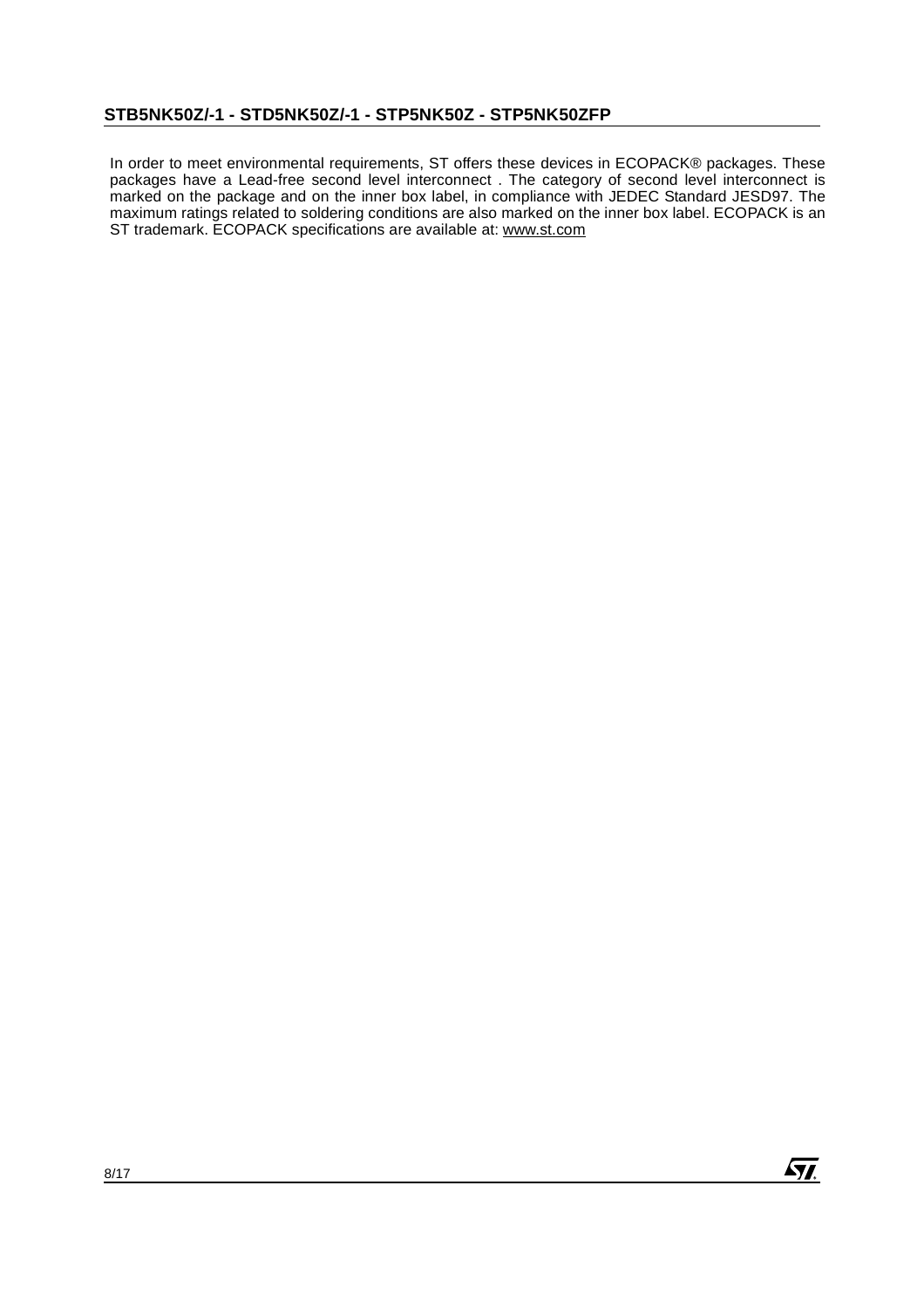| DIM.           |      | mm.        |      | inch  |       |       |
|----------------|------|------------|------|-------|-------|-------|
|                | MIN. | <b>TYP</b> | MAX. | MIN.  | TYP.  | MAX.  |
| A              | 4.4  |            | 4.6  | 0.173 |       | 0.181 |
| B              | 2.5  |            | 2.7  | 0.098 |       | 0.106 |
| D              | 2.5  |            | 2.75 | 0.098 |       | 0.108 |
| E              | 0.45 |            | 0.7  | 0.017 |       | 0.027 |
| F              | 0.75 |            | 1    | 0.030 |       | 0.039 |
| F <sub>1</sub> | 1.15 |            | 1.7  | 0.045 |       | 0.067 |
| F <sub>2</sub> | 1.15 |            | 1.7  | 0.045 |       | 0.067 |
| G              | 4.95 |            | 5.2  | 0.195 |       | 0.204 |
| G <sub>1</sub> | 2.4  |            | 2.7  | 0.094 |       | 0.106 |
| H              | 10   |            | 10.4 | 0.393 |       | 0.409 |
| L2             |      | 16         |      |       | 0.630 |       |
| L <sub>3</sub> | 28.6 |            | 30.6 | 1.126 |       | 1.204 |
| L4             | 9.8  |            | 10.6 | .0385 |       | 0.417 |
| L <sub>5</sub> | 2.9  |            | 3.6  | 0.114 |       | 0.141 |
| L <sub>6</sub> | 15.9 |            | 16.4 | 0.626 |       | 0.645 |
| L7             | 9    |            | 9.3  | 0.354 |       | 0.366 |
| Ø              | 3    |            | 3.2  | 0.118 |       | 0.126 |

# **TO-220FP MECHANICAL DATA**

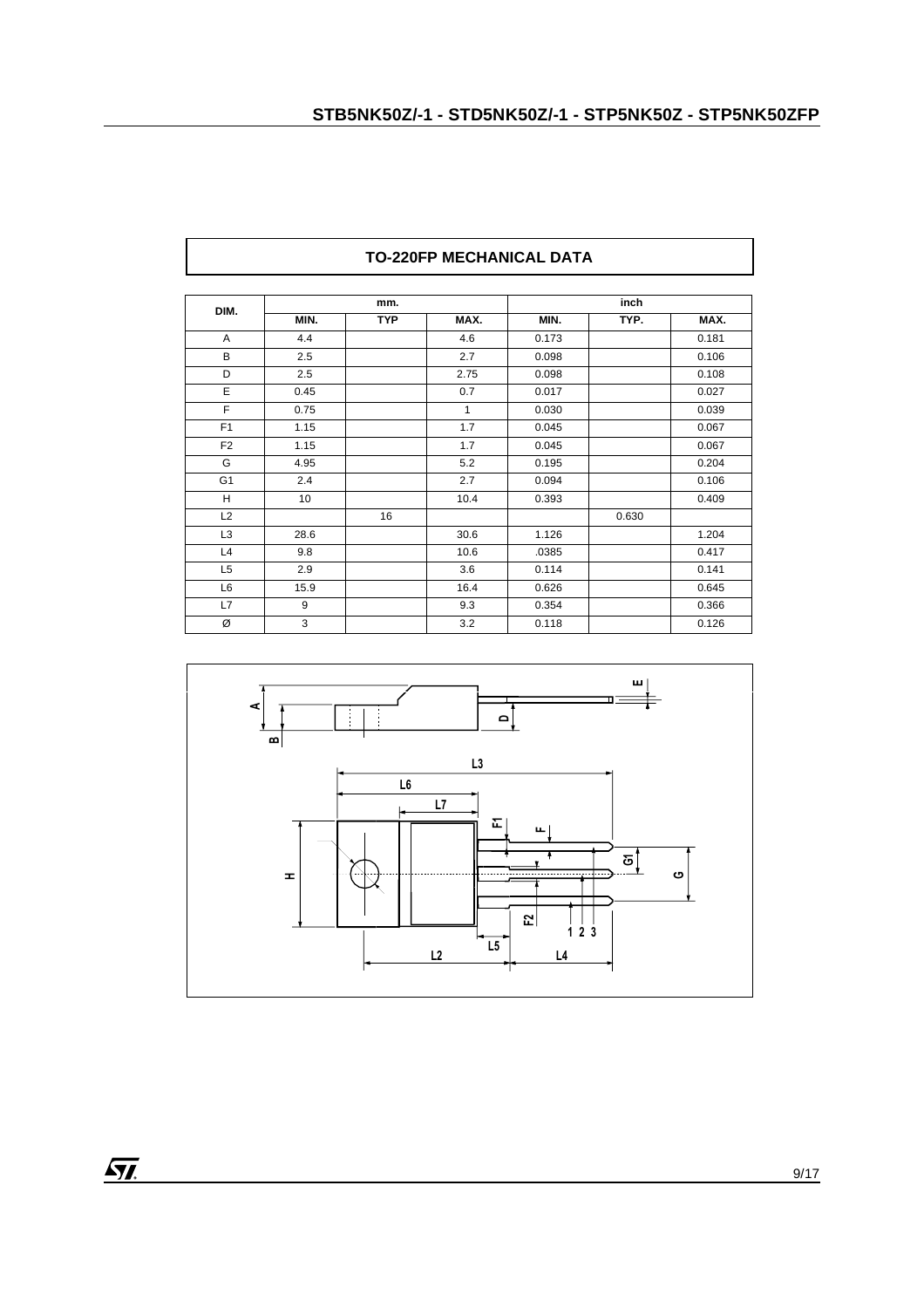$\overline{a}$ 

|                 | <b>TO-220 MECHANICAL DATA</b> |            |       |       |       |       |  |  |  |  |
|-----------------|-------------------------------|------------|-------|-------|-------|-------|--|--|--|--|
|                 |                               | mm.        |       |       | inch  |       |  |  |  |  |
| DIM.            | MIN.                          | <b>TYP</b> | MAX.  | MIN.  | TYP.  | MAX.  |  |  |  |  |
| A               | 4.40                          |            | 4.60  | 0.173 |       | 0.181 |  |  |  |  |
| $\mathbf b$     | 0.61                          |            | 0.88  | 0.024 |       | 0.034 |  |  |  |  |
| b1              | 1.15                          |            | 1.70  | 0.045 |       | 0.066 |  |  |  |  |
| c               | 0.49                          |            | 0.70  | 0.019 |       | 0.027 |  |  |  |  |
| D               | 15.25                         |            | 15.75 | 0.60  |       | 0.620 |  |  |  |  |
| Ε               | 10 <sup>°</sup>               |            | 10.40 | 0.393 |       | 0.409 |  |  |  |  |
| e               | 2.40                          |            | 2.70  | 0.094 |       | 0.106 |  |  |  |  |
| e <sub>1</sub>  | 4.95                          |            | 5.15  | 0.194 |       | 0.202 |  |  |  |  |
| F               | 1.23                          |            | 1.32  | 0.048 |       | 0.052 |  |  |  |  |
| H1              | 6.20                          |            | 6.60  | 0.244 |       | 0.256 |  |  |  |  |
| J <sub>1</sub>  | 2.40                          |            | 2.72  | 0.094 |       | 0.107 |  |  |  |  |
| L               | 13                            |            | 14    | 0.511 |       | 0.551 |  |  |  |  |
| L1              | 3.50                          |            | 3.93  | 0.137 |       | 0.154 |  |  |  |  |
| L <sub>20</sub> |                               | 16.40      |       |       | 0.645 |       |  |  |  |  |
| L30             |                               | 28.90      |       |       | 1.137 |       |  |  |  |  |
| øP              | 3.75                          |            | 3.85  | 0.147 |       | 0.151 |  |  |  |  |
| Q               | 2.65                          |            | 2.95  | 0.104 |       | 0.116 |  |  |  |  |

٦

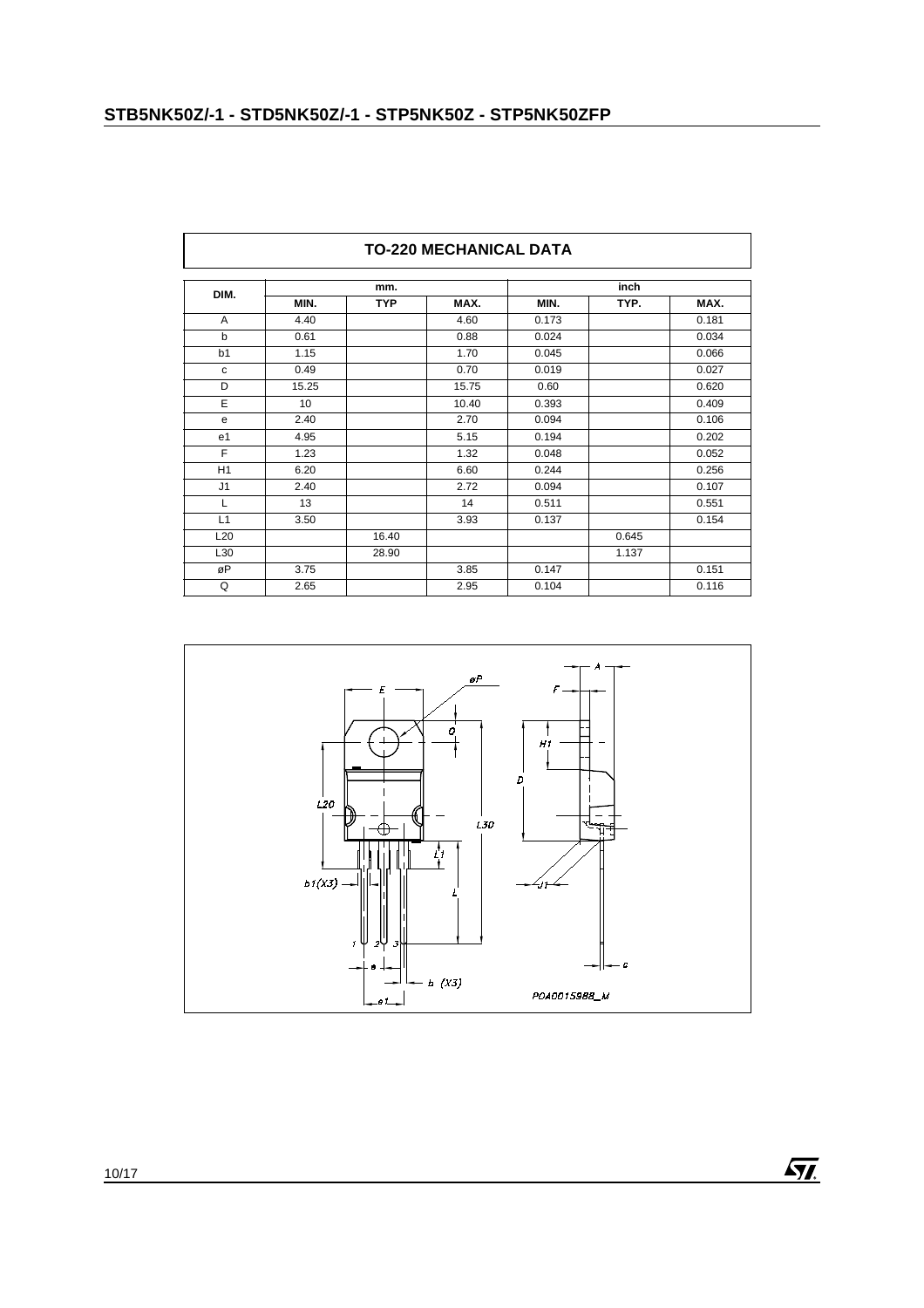| DIM.           |      | mm   |      |       | inch  |       |
|----------------|------|------|------|-------|-------|-------|
|                | MIN. | TYP. | MAX. | MIN.  | TYP.  | MAX.  |
| A              | 2.2  |      | 2.4  | 0.086 |       | 0.094 |
| A <sub>1</sub> | 0.9  |      | 1.1  | 0.035 |       | 0.043 |
| A <sub>3</sub> | 0.7  |      | 1.3  | 0.027 |       | 0.051 |
| B              | 0.64 |      | 0.9  | 0.025 |       | 0.031 |
| <b>B2</b>      | 5.2  |      | 5.4  | 0.204 |       | 0.212 |
| B <sub>3</sub> |      |      | 0.85 |       |       | 0.033 |
| B <sub>5</sub> |      | 0.3  |      |       | 0.012 |       |
| <b>B6</b>      |      |      | 0.95 |       |       | 0.037 |
| C              | 0.45 |      | 0.6  | 0.017 |       | 0.023 |
| C <sub>2</sub> | 0.48 |      | 0.6  | 0.019 |       | 0.023 |
| D              | 6    |      | 6.2  | 0.236 |       | 0.244 |
| E              | 6.4  |      | 6.6  | 0.252 |       | 0.260 |
| G              | 4.4  |      | 4.6  | 0.173 |       | 0.181 |
| H              | 15.9 |      | 16.3 | 0.626 |       | 0.641 |
| L              | 9    |      | 9.4  | 0.354 |       | 0.370 |
| L1             | 0.8  |      | 1.2  | 0.031 |       | 0.047 |
| L2             |      | 0.8  | 1    |       | 0.031 | 0.039 |

# **TO-251 (IPAK) MECHANICAL DATA**

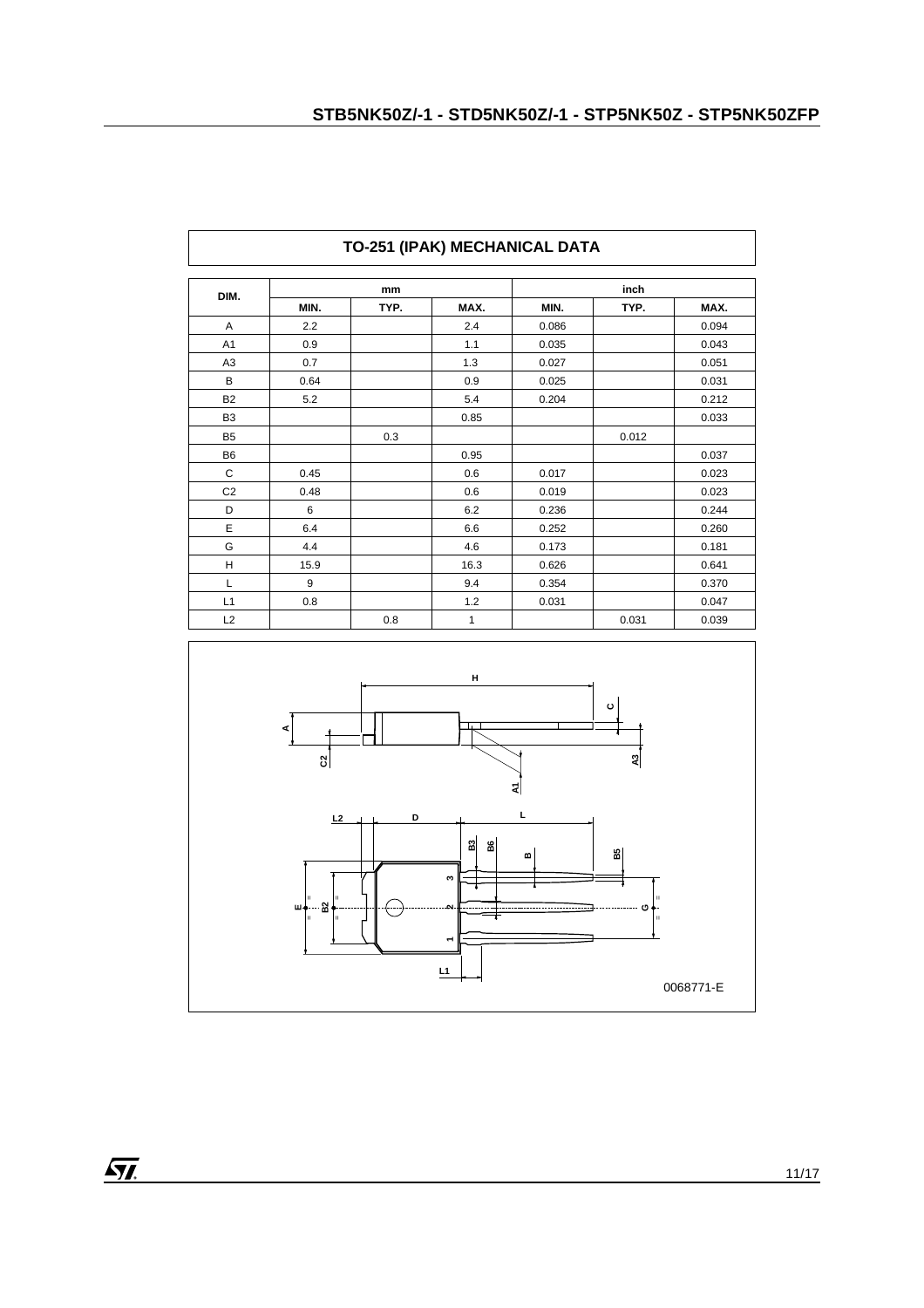| DIM.           | mm.  |            |       | inch  |      |       |
|----------------|------|------------|-------|-------|------|-------|
|                | MIN. | <b>TYP</b> | MAX.  | MIN.  | TYP. | MAX.  |
| Α              | 4.40 |            | 4.60  | 0.173 |      | 0.181 |
| A <sub>1</sub> | 2.40 |            | 2.72  | 0.094 |      | 0.107 |
| b              | 0.61 |            | 0.88  | 0.024 |      | 0.034 |
| b1             | 1.14 |            | 1.70  | 0.044 |      | 0.066 |
| $\mathbf c$    | 0.49 |            | 0.70  | 0.019 |      | 0.027 |
| c2             | 1.23 |            | 1.32  | 0.048 |      | 0.052 |
| D              | 8.95 |            | 9.35  | 0.352 |      | 0.368 |
| e              | 2.40 |            | 2.70  | 0.094 |      | 0.106 |
| e1             | 4.95 |            | 5.15  | 0.194 |      | 0.202 |
| $\mathsf E$    | 10   |            | 10.40 | 0.393 |      | 0.410 |
| L              | 13   |            | 14    | 0.511 |      | 0.551 |
| L1             | 3.50 |            | 3.93  | 0.137 |      | 0.154 |
| L2             | 1.27 |            | 1.40  | 0.050 |      | 0.055 |



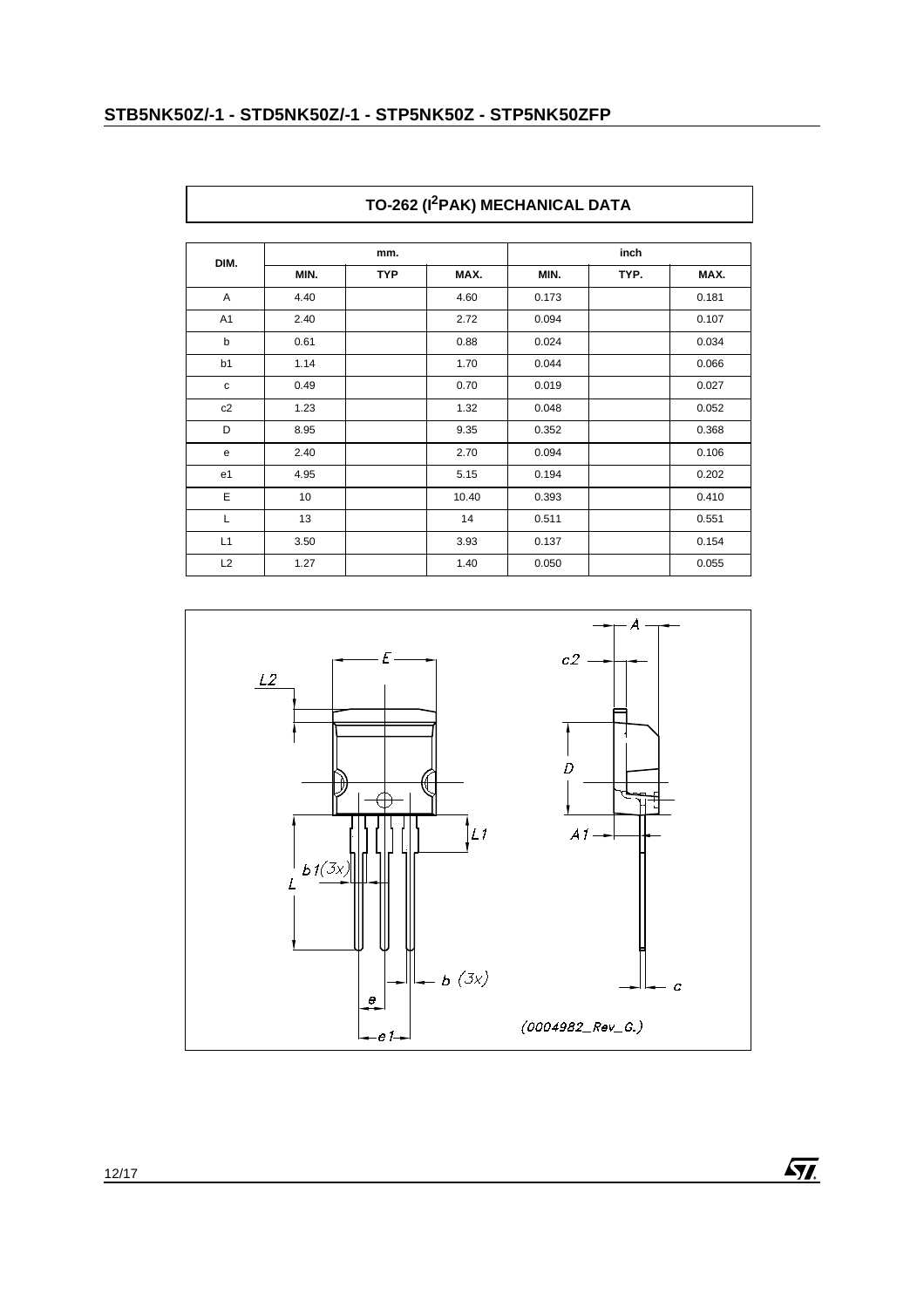

# **DPAK FOOTPRINT**

# **TAPE AND REEL SHIPMENT**

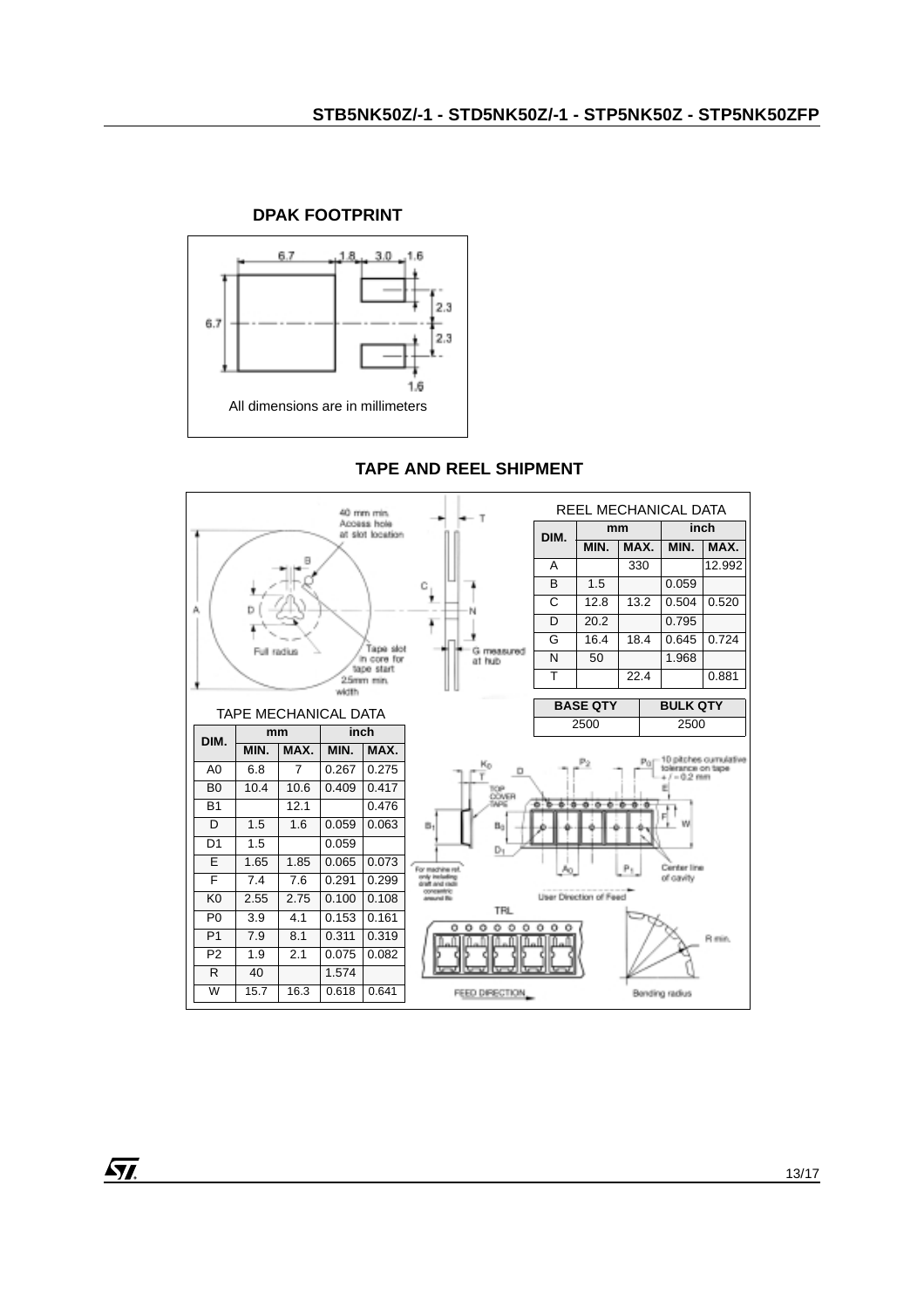| DIM.           | mm.         |            |                | inch  |       |       |
|----------------|-------------|------------|----------------|-------|-------|-------|
|                | MIN.        | <b>TYP</b> | MAX.           | MIN.  | TYP.  | MAX.  |
| $\mathsf{A}$   | 4.4         |            | 4.6            | 0.173 |       | 0.181 |
| A <sub>1</sub> | 2.49        |            | 2.69           | 0.098 |       | 0.106 |
| A <sub>2</sub> | 0.03        |            | 0.23           | 0.001 |       | 0.009 |
| $\, {\bf B}$   | 0.7         |            | 0.93           | 0.027 |       | 0.036 |
| <b>B2</b>      | 1.14        |            | 1.7            | 0.044 |       | 0.067 |
| С              | 0.45        |            | 0.6            | 0.017 |       | 0.023 |
| C <sub>2</sub> | 1.23        |            | 1.36           | 0.048 |       | 0.053 |
| D              | 8.95        |            | 9.35           | 0.352 |       | 0.368 |
| D <sub>1</sub> |             | 8          |                |       | 0.315 |       |
| E              | 10          |            | 10.4           | 0.393 |       |       |
| E <sub>1</sub> |             | 8.5        |                |       | 0.334 |       |
| G              | 4.88        |            | 5.28           | 0.192 |       | 0.208 |
| L              | 15          |            | 15.85          | 0.590 |       | 0.625 |
| L2             | 1.27        |            | 1.4            | 0.050 |       | 0.055 |
| L <sub>3</sub> | 1.4         |            | 1.75           | 0.055 |       | 0.068 |
| M              | 2.4         |            | 3.2            | 0.094 |       | 0.126 |
| $\mathsf{R}$   |             | 0.4        |                |       | 0.015 |       |
| V <sub>2</sub> | $0^{\circ}$ |            | 4 <sup>0</sup> |       |       |       |

#### **TO-247 MECHANICAL DATA D2PAK MECHANICAL DATA**

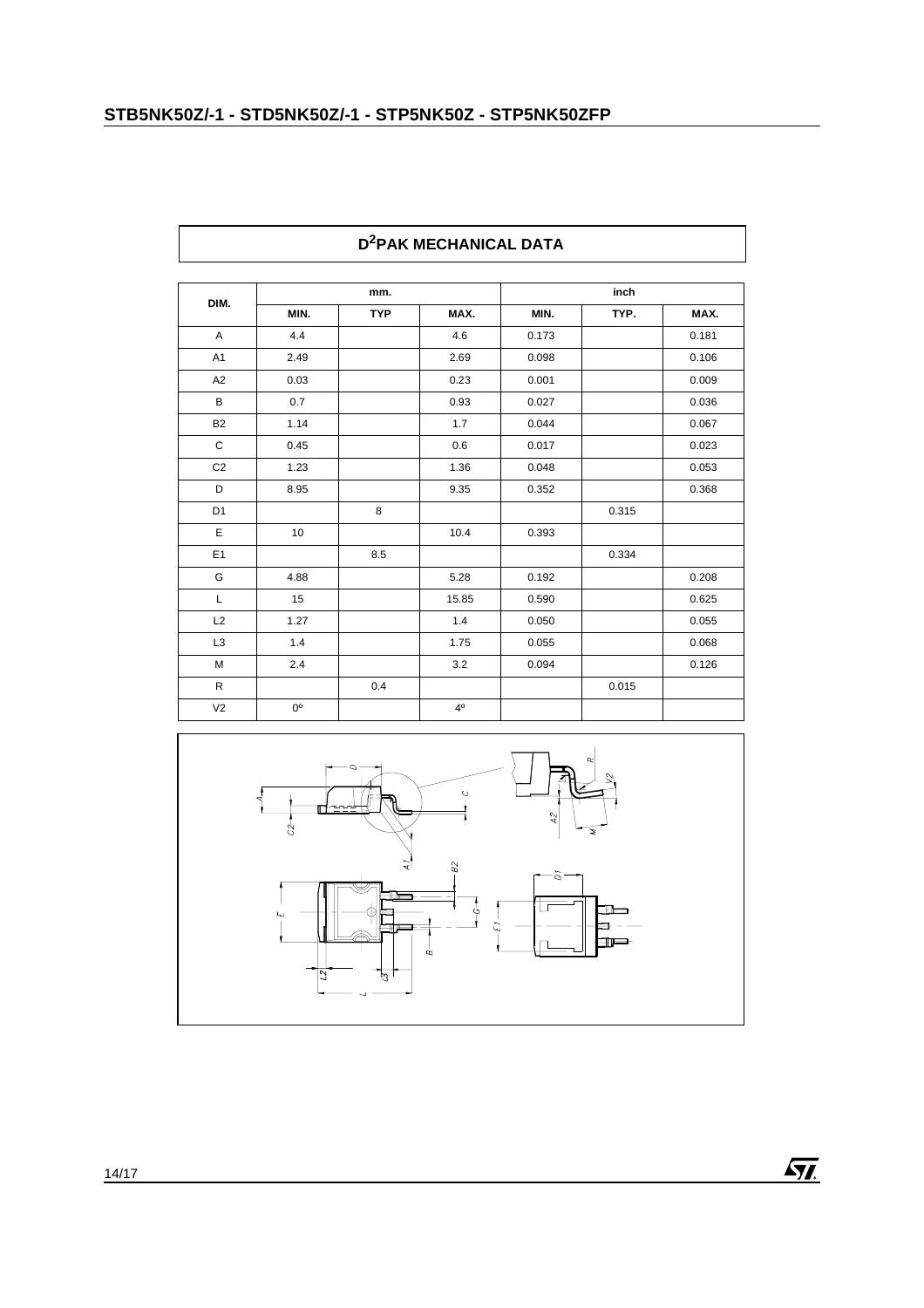| DIM.           | mm          |      |             | inch        |       |             |
|----------------|-------------|------|-------------|-------------|-------|-------------|
|                | MIN.        | TYP. | MAX.        | MIN.        | TYP.  | MAX.        |
| A              | 2.20        |      | 2.40        | 0.087       |       | 0.094       |
| A <sub>1</sub> | 0.90        |      | 1.10        | 0.035       |       | 0.043       |
| A2             | 0.03        |      | 0.23        | 0.001       |       | 0.009       |
| В              | 0.64        |      | 0.90        | 0.025       |       | 0.035       |
| <b>B2</b>      | 5.20        |      | 5.40        | 0.204       |       | 0.213       |
| C              | 0.45        |      | 0.60        | 0.018       |       | 0.024       |
| C <sub>2</sub> | 0.48        |      | 0.60        | 0.019       |       | 0.024       |
| D              | 6.00        |      | 6.20        | 0.236       |       | 0.244       |
| Ε              | 6.40        |      | 6.60        | 0.252       |       | 0.260       |
| G              | 4.40        |      | 4.60        | 0.173       |       | 0.181       |
| H              | 9.35        |      | 10.10       | 0.368       |       | 0.398       |
| L2             |             | 0.8  |             |             | 0.031 |             |
| L4             | 0.60        |      | 1.00        | 0.024       |       | 0.039       |
| V <sub>2</sub> | $0^{\circ}$ |      | $8^{\circ}$ | $0^{\circ}$ |       | $0^{\circ}$ |

# **TO-252 (DPAK) MECHANICAL DATA**

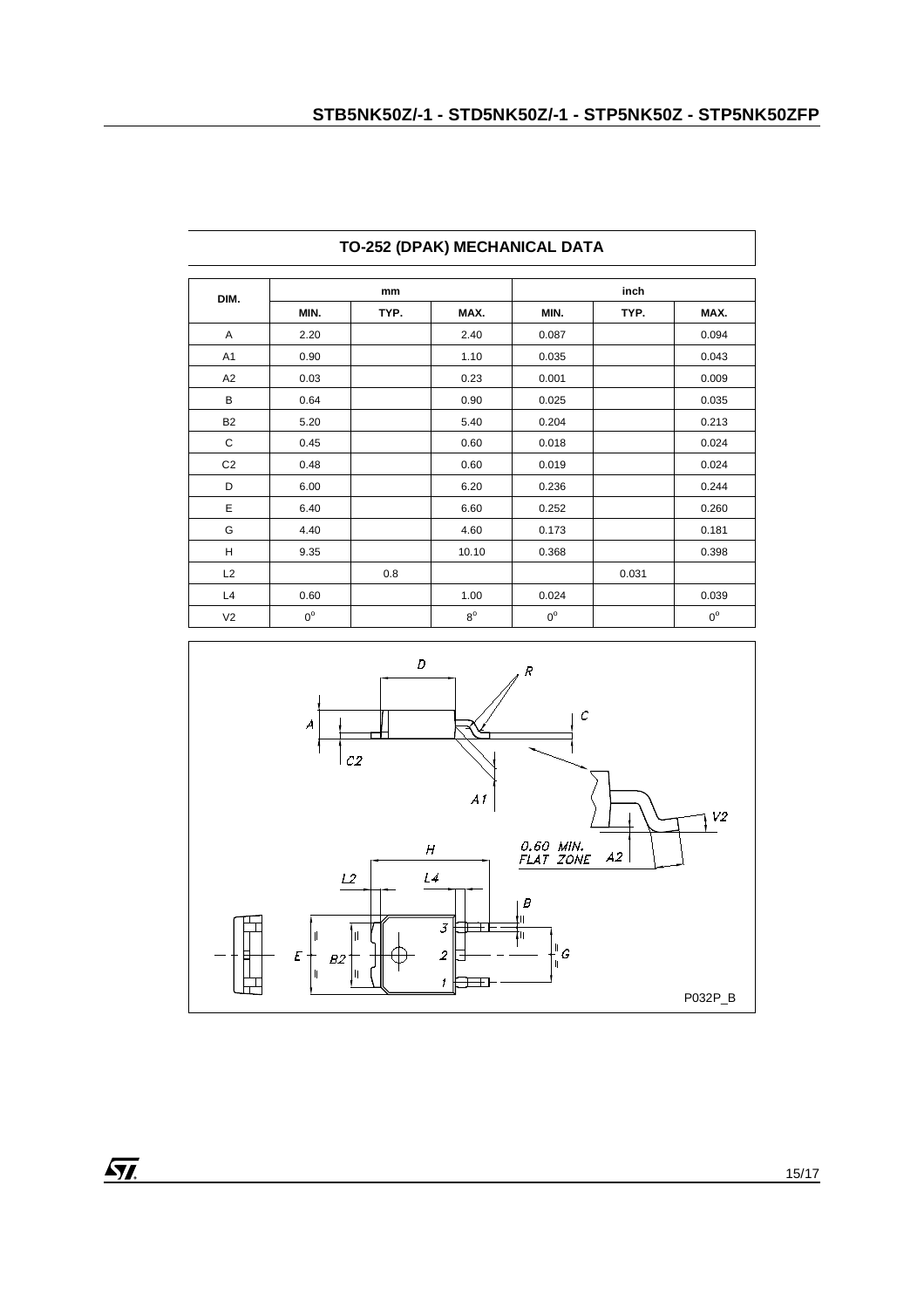# **Table 10: Revision History**

| Date        | <b>Revision</b> | <b>Description of Changes</b>                |
|-------------|-----------------|----------------------------------------------|
| 16-Jun-2004 |                 | D <sup>2</sup> PAK Included. New Stylesheet. |
| 06-Sep-2005 |                 | Inserted Ecopack indication                  |